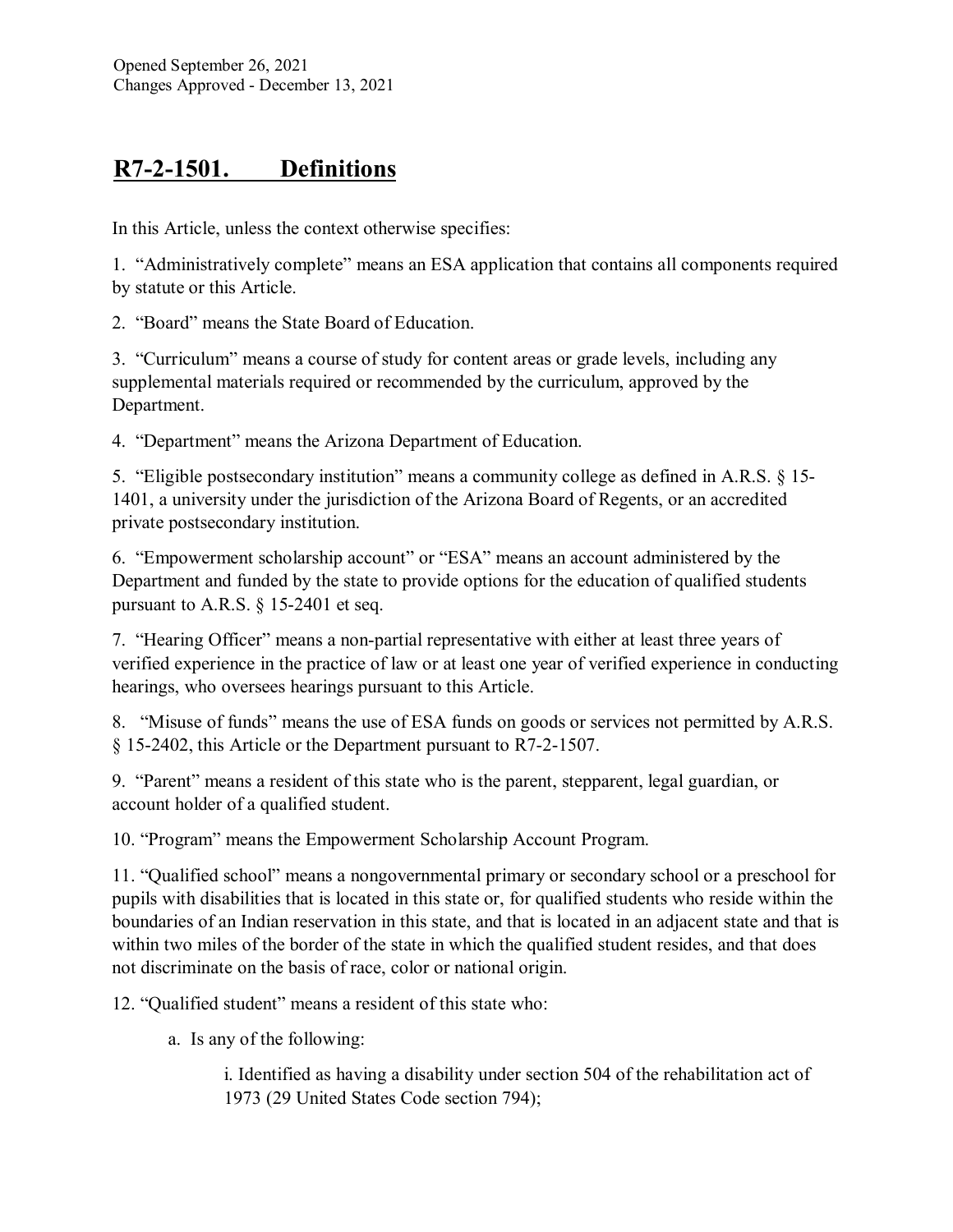ii.Identified by a school district or by an independent third party pursuant to A.R.S. § 15-2403(I) as a child with a disability as defined in A.R.S. § 15-731 or § 15-761;

iii. A child with a disability who is eligible to receive services from a school district under A.R.S. § 15-763;

iv. Attending a school or school district that was assigned a letter grade of D or F pursuant to A.R.S. § 15-241 for the most recent year in which letter grades were assigned or is currently eligible to attend kindergarten and who resides within the attendance boundary of a school that was assigned a letter grade of D or F pursuant to A.R.S. § 15-241 for the most recent year in which letter grades were assigned. A child who meets the requirements of this item and who meets the income eligibility requirements for free and reduced-price lunches under the National School Lunch and Child Nutrition Acts (42 v. United State Code Sections 1751 through 1793) is not subject to R7-2-501(12)(b);

v. A previous recipient of a scholarship issued pursuant to A.R.S. § 15-891 or this Section, unless the qualified student's parent has been removed from eligibility in the Program for failure to comply pursuant to A.R.S.  $\S 15{\text -}2403(C);$ 

vi. A child of a parent who is a member of the armed forces of the United States and who is on active duty or was killed in the line of duty. A child who meets the requirements of this subsection is not subject to R7-2-1501(12)(b);

vii. A child who is a ward of the juvenile court and who is residing with a prospective permanent placement pursuant to A.R.S. § 8-862 and the case plan is adoption or permanent guardianship;

viii. A child who was a ward of the juvenile court and who achieved permanency through adoption or permanent guardianship;

ix. A child who is the sibling of a current or previous ESA recipient or of an eligible qualified student who accepts the terms of and enrolls in an ESA;

x. A child who resides within the boundaries of an Indian reservation in this state as determined by the Department or a tribal government; or

xi. A child of a parent who is legally blind or deaf or hard of hearing as defined in A.R.S. § 36-1941.

b. And, except as provided in R7-2-1501(12)(a)(iv) and R7-2-1501(12)(a)(vi), who meets any of the following requirements:

> i. Attended a governmental primary or secondary school as a full-time student as defined in A.R.S. § 15-901 for at least 45 days of the current or prior fiscal year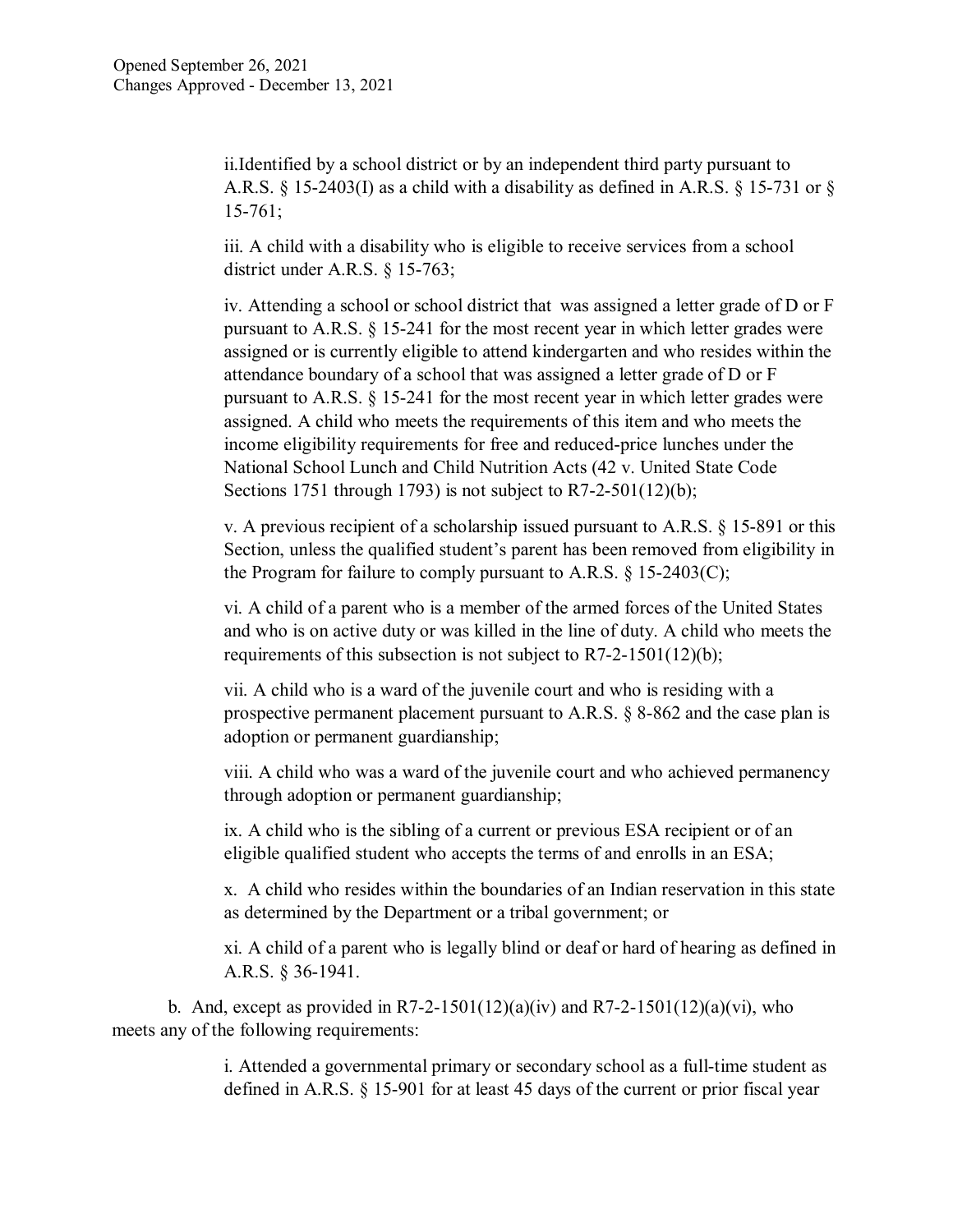and who transferred from a governmental primary or secondary school under a contract to participate in an ESA. Kindergarten students who are enrolled in Arizona online instruction must receive 200 hours of logged instruction to be eligible pursuant to this subsection. First, second and third grade students who are enrolled in Arizona online instruction must receive 400 hours of logged instruction to be eligible pursuant to this subsection. Fourth, fifth and sixth grade students who are enrolled in Arizona online instruction must receive 500 hours of logged instruction to be eligible pursuant to this subsection. Seventh and eighth grade students who are enrolled in Arizona online instruction must receive 550 hours of logged instruction to be eligible pursuant to this subsection. High school students who are enrolled in Arizona online instruction must receive 500 hours of logged instruction to be eligible pursuant to this subsection. For the purposes of this subsection, students may accumulate days of enrollment and hours of instruction in the current or prior fiscal year, or a combination thereof;

ii. Previously participated in an ESA;

iii. Received a scholarship under A.R.S. § 43-1505 and who continues to attend a qualified school if the student attended a governmental primary or secondary school as a full-time student as defined in A.R.S. § 15-901 for at least 90 days of the prior fiscal year or one full semester before attending a qualified school;

iv. Was eligible for an Arizona scholarship for pupils with disabilities and received monies from a school tuition organization pursuant to A.R.S. § 43-1505 or received an Arizona scholarship for pupils with disabilities but did not receive monies from a school tuition organization pursuant to A.R.S. § 43-1505 and who continues to attend a qualified school if the student attended a governmental primary or secondary school as a full-time student as defined in A.R.S. § 15-901 for at least 90 days of the prior fiscal year or one full semester prior to attending a qualified school;

v. Has not previously attended a governmental primary or secondary school but is currently eligible to enroll in a kindergarten program in a school district or charter school in this state or attended a program for preschool children with disabilities; or

vi. Has not previously attended a governmental primary or secondary school but is currently eligible to enroll in a program for preschool children with disabilities in this state.

13. "Substantively complete" means an ESA application that meets all substantive criteria required by statute or this Article.